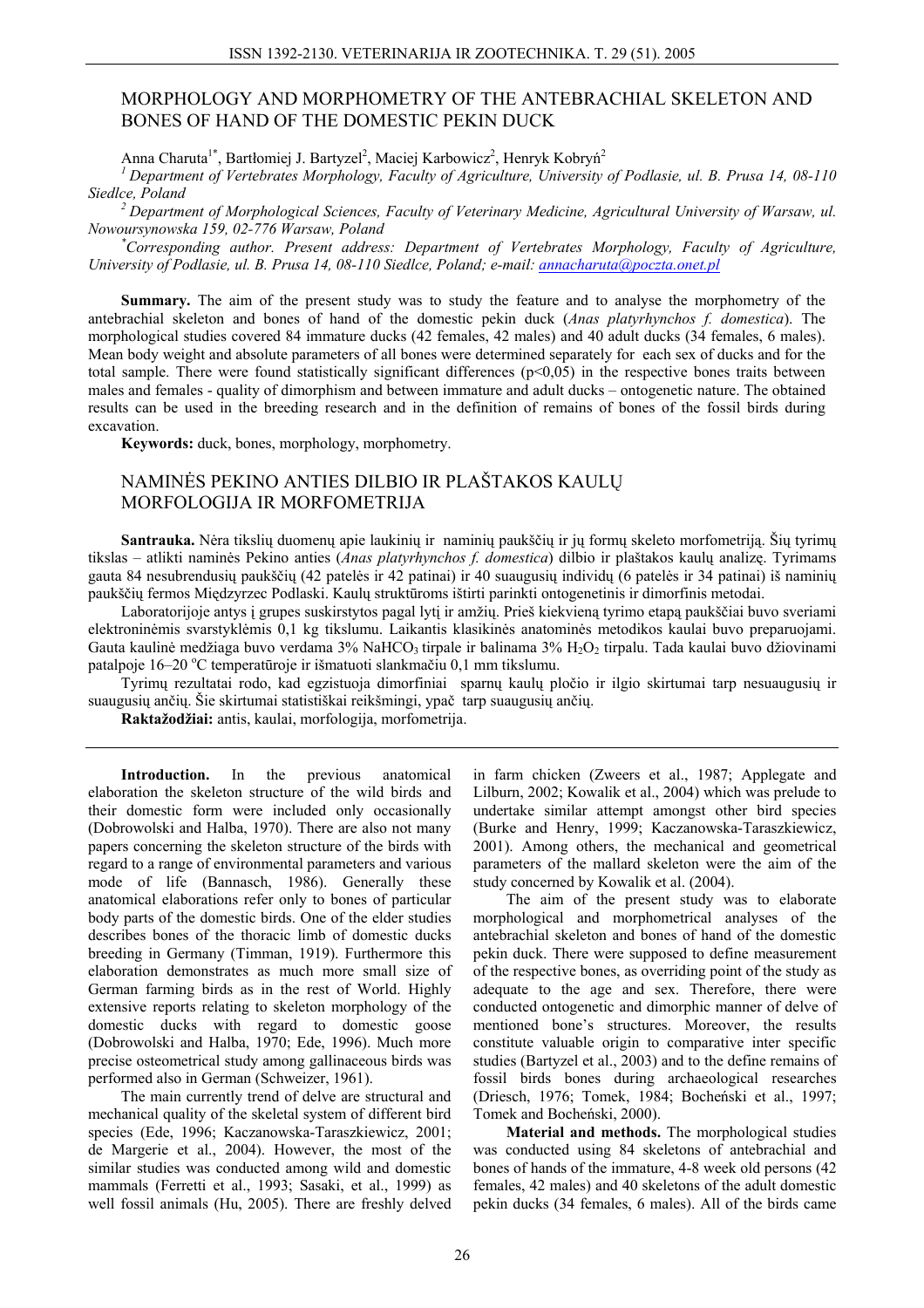from fowl farm in Międzyrzec Podlaski. In the laboratory each duck was defined separately to proper age and sex group based on anatomical structure of the external and internal sex organs and then was weighted with accuracy to 0,1 kg. Mean body weight of the adult individual was between 3,0 and 4,1 kg, whereas in the immature birds was between 1,9 and 3,2 kg. After slaughter the osseous material was fixed in accordance with classical anatomical preparative method (Kim et al., 2004). Subsequently, the skeletons were prepared and boiled in 3% solution of NaHCO3, whereby the bones were steeped with water stream and after cleaning were bleached with  $3\%$  H<sub>2</sub>O<sub>2</sub> solution. Finally, the bones were dried in room temperature (16-20 $^{\circ}$ C). There were took careful notice in the anatomical description with regard to peculiarity species features of the duck as well to age and sex manner. The measurements of the thoracic limb bones were made by means of a slider with nonius accurately within 0,1 mm (Driesch, 1976). The absolute parameters of the appropriate bones was estimated for males, females and for all individuals separately based only on the left side skeletons of the antebrachial and bones of hand. There were calculated mean values  $(\bar{x})$ , standard deviation (SD) and coefficient of variability (CV). The obtained results were submitted to statistics procedure using t-Student test. The statistically significant differences was accepted at the level  $p<0.05$ .

#### **Results.**  Antebrachial skeleton.

Radius (radius). The maximum length of the mentioned bone in the adult male ducks (94,9 mm) was greater almost 4 mm than in adult females  $(p>0,05)$ . The minimum width of the shaft of radius (4 mm) was also similar for both sex groups of the ducks. The width of the cranial and caudal end of radius was respectively significantly greater in the adult males than in females (tab. 1).

Table 1. **Parameters of radius. Explanations: mean values in the same line marked: A, B – differences extremely significant – p<0,01; a, b – significant differences – p<0,05; a, a – insignificant differences – p>0,05; m. – males; f. – females; im. – immature; ad. - adult** 

| Parameters (mm)            | m. im.                  | f. im.         | m. ad.         | f. ad.         |          |
|----------------------------|-------------------------|----------------|----------------|----------------|----------|
| Maximum length<br>of shaft | $\overline{\mathbf{x}}$ | $85,8^{\rm a}$ | $87,8^{\rm a}$ | $94.9^{\rm a}$ | $91,0^a$ |
|                            | <b>SD</b>               | 7,3            | 4,2            | 2,1            | 13,59    |
|                            | CV                      | 8,5            | 4,8            | 2,2            | 14,93    |
| Minimum width<br>of shaft  | $\overline{x}$          | $3,6^{\circ}$  | $3,6^a$        | $4,4^a$        | $4,0^a$  |
|                            | <b>SD</b>               | 0,5            | 0,6            |                | 0,3      |
|                            | CV                      | 13,4           | 16,5           | 24,5           | 7,9      |
| Maximum width              | $\overline{\mathbf{x}}$ | $5,9^B$        | $5,0^A$        | $6.9^B$        | $6,0^A$  |
| of cranial end             | SD                      | 0,3            | 0,5            | 0,5            | 0,4      |
|                            | CV                      | 4,7            | 10,3           | 7,4            | 7,5      |
| Maximum width              | $\overline{\textbf{X}}$ | $7,7^{\rm a}$  | $7,8^{\rm a}$  | $9,4^{\rm b}$  | $9,0^a$  |
| of caudal end              | SD                      | 0,8            | 0,7            | 0,6            | 0,3      |
|                            | CV                      | 10,4           | 9,0            | 6,3            | 3,1      |

In the immature males the maximum length of radius was 2 mm smaller in size than in females. The minimum width of the shaft of mentioned bone was average 3,6 mm in both sex group of the immature ducks. Also the width of the caudal end of radius was similar between the immature males  $-7.7$  mm and females  $-7.8$ mm. Only the width of the cranial end of radius was statistically significant greater in the immature males than females (tab. 1).

Specific character of radius in the group of immature ducks was practically the same width along the length of the shaft. All of the osseous structures of the caudal end of the adult ducks radius were not developed yet in the immature individuals.

Ulna (ulna). In the domestic ducks these are the bones in the shape of a bow insignificantly longer and much thicker than radius. The maximum length of the mentioned bone in the adult males and females was respectively 102,4 and 100,1 mm and the difference was not significant ( $p>0,05$ ). The maximum width of the shaft (7,3 mm) as well width of the caudal end of ulna (11,3 mm) was also insignificantly greater for group of the males duck. On the other hand the maximum width of the cranial end of ulna was significantly greater in the adult males than in females (tab. 2).

There was statistically significant difference in the length of ulna between immature and adult males which was estimated as 14,1 mm. The length of mentioned bone in immature males was also shorter than in females of that age group (90,7 mm). The minimum width of the shaft (6,1 mm) as well as width of the caudal end of ulna (10,1 mm) was insignificantly greater in immature males while the width of the cranial end of mentioned bone was greater in immature females (tab. 2).

In the immature ducks olecranon as well as placed in the caudal end of ulna anconeal process and their structures were hardly visible.

#### Bones of hand.

Hand (manus). In the domestic ducks the hand is longer than ante brachial and are composed of three parts: carpals (ossa carpi), metacarpals (ossa metacarpalia) and phalanges bones (ossa digitorum manus).

Carpal bones (carpus). These bones in the domestic ducks consisted of two bones: radial (os carpii radiale) and ulnar (os carpi ulnare).

Radial carpal bone (os carpii radiale). The maximum length of the mentioned bone in the adult male ducks (9,8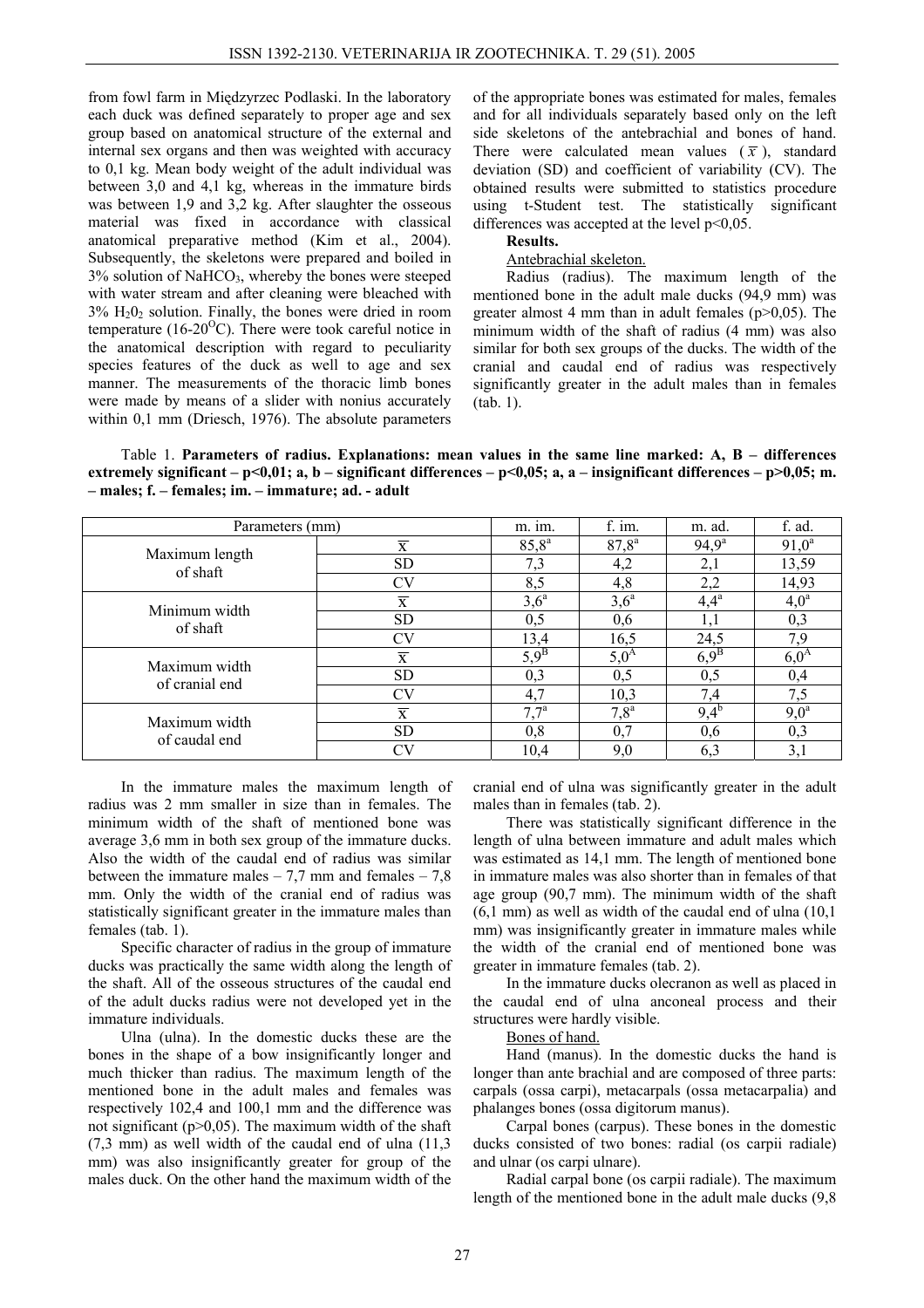mm) was significantly greater than in females (9,7 mm). In the group of immature ducks maximum length of radial carpal bone (8 mm) was pretty similar for males and females  $(p>0,05)$  but to the adult ducks was near 2 mm smaller (tab.  $3, 4$ ).

| Parameters (mm)            | m. im.                    | f. im.         | m. ad.           | f. ad.          |                     |
|----------------------------|---------------------------|----------------|------------------|-----------------|---------------------|
| Maximum length<br>of shaft | $\overline{\mathbf{x}}$   | $88,3^{\rm a}$ | $90,7^{\circ}$   | $102,4^{\rm a}$ | $100,1^a$           |
|                            | SD                        | 8,2            | 5,3              | 2,1             | 3,0                 |
|                            | CV                        | 9,2            | 5,8              | 2,1             | 3,0                 |
| Minimum width<br>of shaft  | $\overline{\overline{x}}$ | $6,1^a$        | $5,9^a$          | $7,3^{\rm a}$   | $7,0^a$             |
|                            | <b>SD</b>                 | 2,0            | 0,5              | 1,3             | 1,6                 |
|                            | CV                        | 32,3           | 9,0              | 17,5            | 23,1                |
| Maximum width              | $\overline{\overline{x}}$ | $11,2^{\rm a}$ | $11,5^a$         | $15,0^{\rm B}$  | $\overline{14,0}^A$ |
| of cranial end             | <b>SD</b>                 | 1.5            |                  | 0.9             | 0,5                 |
|                            | CV                        | 13.7           | 11,4             | 6,2             | 3,4                 |
| Maximum width              | X                         | $10,1^a$       | 9.9 <sup>a</sup> | $11,3^a$        | $11,0^a$            |
| of caudal end              | <b>SD</b>                 | 1,6            | $\cdot$ 0        | 1,0             | 1,2                 |
|                            | CV                        | 16,4           | 10,3             | 8,4             | 11,0                |

### Table 3. **Parameters of bones of hand in the adult ducks, explanations in tab. 1**

| Designation of bone   |                  | Parameters (mm)      | m. ad.                  |           |           | f. ad.                                                                       |           |           |
|-----------------------|------------------|----------------------|-------------------------|-----------|-----------|------------------------------------------------------------------------------|-----------|-----------|
|                       |                  |                      | $\overline{\mathbf{x}}$ | <b>SD</b> | <b>CV</b> | $\overline{\mathbf{X}}$                                                      | <b>SD</b> | <b>CV</b> |
| Radial carpal bone    |                  | Maximum length       | $9,8^B$                 | 0,1       | 1,0       | $9,7^{\rm A}$                                                                | 0,1       | 1,0       |
| Ulnar carpal bone     |                  | Maximum length       | $9,0^a$                 | 0,1       | 1,6       | $8,8^a$                                                                      | 0,4       | 1,4       |
| Metacarpals bones     |                  | Maximum length       | $75,0^a$                | 1,7       | 2,3       | $73,3^a$                                                                     | 2,0       | 2,7       |
|                       |                  | Width of cranial end | $19,4^{\rm b}$          | 1,3       | 6,5       | $18,2^a$                                                                     | 1,0       | 5,5       |
|                       |                  | Width of caudal end  | $10.9^{b}$              | 1,1       | 9,7       | 9.9 <sup>a</sup>                                                             | 0,9       | 9,0       |
| Phalanx II            | Proximal phalanx | Maximum length       | $30,23^{\rm B}$         | 0,3       | 1,7       | $28,3^{A}$                                                                   | 0,1       | 0,3       |
|                       |                  | Width of cranial end | $8.7^{\rm B}$           | 0,1       | 1,7       | 6.9 <sup>A</sup>                                                             | 0,1       | 1,7       |
|                       | Distal phalanx   | Maximum length       | $2,0^{\rm b}$           | 0,2       | 11,7      | $1,8^a$                                                                      | 0,1       | 3,8       |
|                       |                  | Width of cranial end | $1,1^B$                 | 0,1       | 10,9      | $1,0^A$                                                                      | 0,1       | 9,4       |
| Phalanx III           | Proximal phalanx | Maximum length       | $34,7^{\rm B}$          | 0,9       | 2,7       | $31,5^{A}$                                                                   | 0,3       | 1,1       |
|                       |                  | Width of cranial end | $8.9^{\rm B}$           | 0,2       | 2,5       | 7.9 <sup>A</sup><br>$25,1^{A}$<br>$5,8^{\rm a}$<br>$26,6^{\rm A}$<br>$5,9^a$ | 0,1       | 0,9       |
|                       | Distal phalanx   | Maximum length       | $27,4^{\rm B}$          | 0,5       | 1,8       |                                                                              | 0,2       | 0,7       |
|                       |                  | Width of cranial end | $5,9^a$                 | 0,2       | 3,8       |                                                                              | 0,2       | 3,6       |
| Phal<br>anx<br>$\geq$ | Proximal phalanx | Maximum length       | $29,5^{\rm B}$          | 0,5       | 1,6       |                                                                              | 0,4       | 1,5       |
|                       |                  | Width of cranial end | $6,2^{\rm a}$           | 0,1       | 1,9       |                                                                              | 0,9       | 15,6      |

### Table 4. **Parameters of bones of hand in the immature ducks, explanations in tab. 1**

| Designation of bone   |                  | Parameters (mm)      | m. im.                  |           |           | f. im.                  |           |           |
|-----------------------|------------------|----------------------|-------------------------|-----------|-----------|-------------------------|-----------|-----------|
|                       |                  |                      | $\overline{\mathbf{X}}$ | <b>SD</b> | <b>CV</b> | $\overline{\mathbf{X}}$ | <b>SD</b> | <b>CV</b> |
| Radial carpal bone    |                  | Maximum length       | $8,1^a$                 | 1,0       | 14,3      | 7.9 <sup>a</sup>        | 0,8       | 11,7      |
| Ulnar carpal bone     |                  | Maximum length       | 7.0 <sup>B</sup>        | 0,5       | 7,8       | $6.5^{\text{A}}$        | 0,7       | 12,5      |
| Metacarpals bones     |                  | Maximum length       | $68,6^a$                | 4,8       | 7,0       | $67,9^a$                | 2,4       | 3,6       |
|                       |                  | Width of cranial end | $15,2^a$                | 2,2       | 14,7      | $16,4^a$                | 1,2       | 6,1       |
|                       |                  | Width of caudal end  | $8,2^{\rm a}$           | 1,8       | 21,9      | $7,5^a$                 | 1,8       | 24,9      |
| Phalanx II            | Proximal phalanx | Maximum length       | $23,0^a$                | 1,6       | 7,1       | $23,2^a$                | 1,9       | 8,2       |
|                       |                  | Width of cranial end | $3.9^B$                 | 0,4       | 9,2       | $4,5^{\rm A}$           | 0,6       | 14,0      |
|                       | Distal phalanx   | Maximum length       | $1,5^{\rm b}$           | 0,1       | 7,2       | $1,5^a$                 | 0,0       | 3,4       |
|                       |                  | Width of cranial end | $1,3^B$                 | 0,2       | 12,9      | $1,0^A$                 | 0,1       | 12,2      |
| Phalanx III           | Proximal phalanx | Maximum length       | $27,3^{\rm B}$          | 2,7       | 9,9       | $25,7^{A}$              | 2,1       | 8,3       |
|                       |                  | Width of cranial end | $7,2^{\rm B}$           | 0,7       | 9,7       | $6.5^{\text{A}}$        | 0,7       | 11,1      |
|                       | Distal phalanx   | Maximum length       | $20,9^{\rm B}$          | 1,6       | 7,5       | $22,0^{\rm A}$          | 1,3       | 6,0       |
|                       |                  | Width of cranial end | $4,5^{\circ}$           | 0,4       | 10,5      | $4,4^{\rm a}$           | 0,3       | 6,9       |
| Phal<br>anx<br>$\sum$ | Proximal phalanx | Maximum length       | $24,8^{\rm B}$          | 0,3       | 1,2       | $25,2^{A}$              | 0,6       | 2,5       |
|                       |                  | Width of cranial end | $5,2^B$                 | 0,1       | 2,3       | $4,5^{\rm A}$           | 0,3       | 6,2       |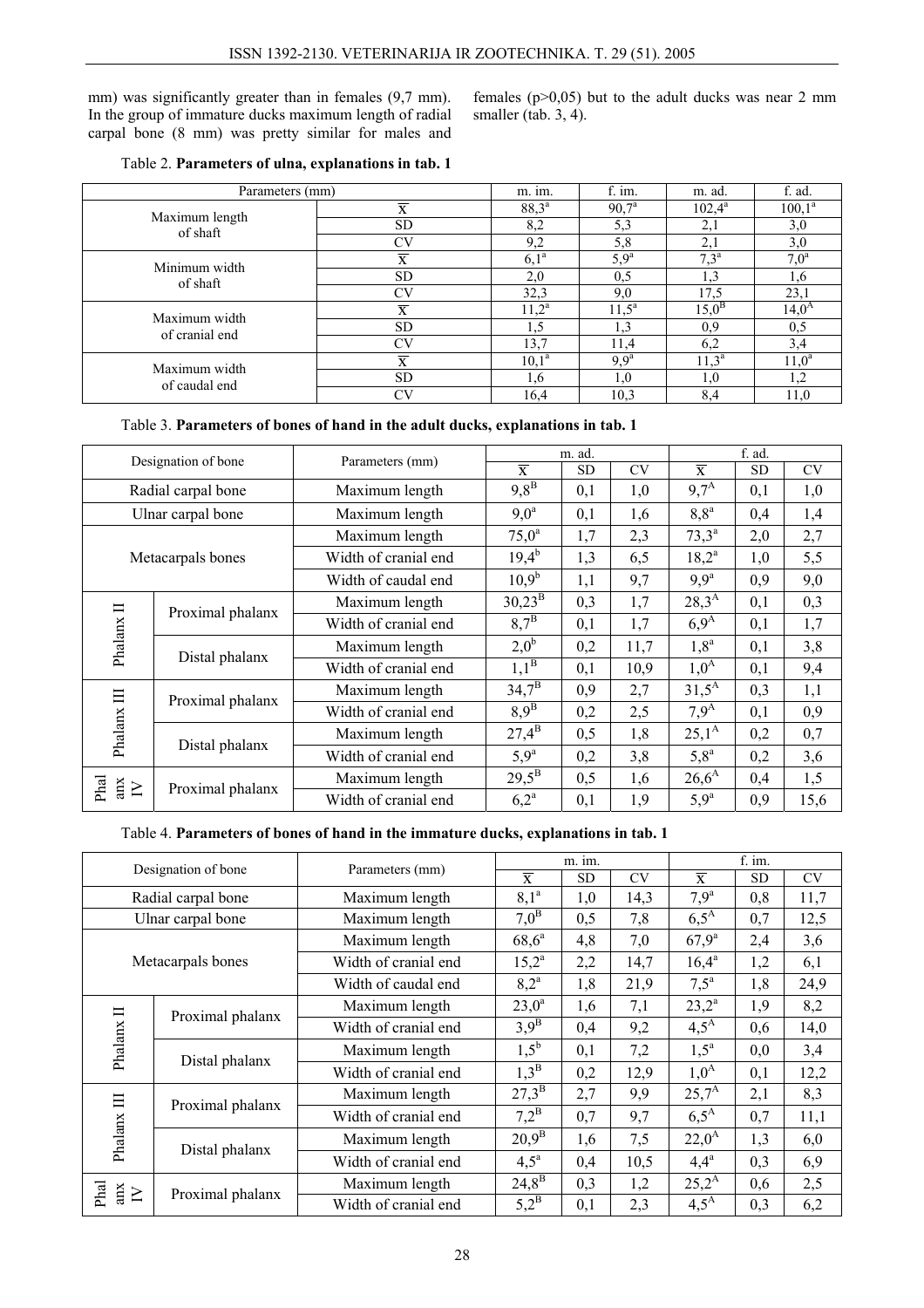Ulnar carpal bone (os carpi ulnare). The maximum length of ulnar carpal bone in the adult males and females was pretty similar. In the immature males the maximum length of mentioned bone (7,0 mm) was significantly greater than immature females however to the adult males of ducks was almost 2 mm smaller (tab. 3, 4).

Metacarpals bones (ossa metacarpalia). The second and third metacarpal bones (ossa metacarpalia II and III) are joint each other. Between both of them run only subtle groove of metacarpal bones (fissura metacarpalia). The thicker part of that bone - second metacarpal bone is situated on the side of radial carpal bone. On the other hand, the thinner one is third metacarpal bone which is placed on the surface of ulnar carpal bone. Next to the proximal end of second metacarpal bone is located tuberosity of second metacarpal bone which is the remainder of first metacarpal bone (os metacarpale I). There is juxtaposing of that osseous structure with backward first finger.

The maximum length of the metacarpals bones in the adult male ducks was 75,0 mm and nearly 2 mm greater than in females. The width of the cranial end of mentioned bones (19,4 mm) as well as width of the caudal end (10,9 mm) was significantly greater in adult male ducks than in females - 18,2 and 9,9 mm, respectively(tab. 3, 4).

In the immature males the maximum length of that bones was 6,4 mm smaller than in the adult one. Among the immature ducks of both sexes the length of mentioned bones was practically equal. Also the width of cranial and caudal end of metacarpals bones was nearly similar between immature males and females (tab. 3, 4).

There was specific phenomenon of the structures of metacarpal bones in the immature ducks. Each of the osseous structures of mentioned bones as muscular flexor superficial tubercle were not developed yet suchlike in the adult individuals. From 84 analyzed thoracic limb skeletons of the immature ducks there were 36 cases with completely dissociation of the metacarpals bones.

Phalanges (digiti manus). There are three fingers - II, III and IV (digiti manus II, III et IV) of the duck's hand. The second and third fingers are always compound of proximal and distal phalanx. The distal phalanxes of second and third fingers have respective structures, unguis and apex. The fourth finger consists just of proximal phalanx with flexor process.

Proximal phalanx of digit II (phalanx proximalis digiti II). The maximum length of that bone in the adult males (30,2 mm) was significantly longer than in females (28,3 mm). The maximum width of cranial end in the mature males was 0,8 mm greater than in the mature females (tab. 3).

However, in the both sex group of immature ducks the maximum length of proximal phalanx digit II was practically identical and was estimated approximate to 23 mm. In turn the width of cranial end of that phalanx was significantly greater in females than in males (tab. 4).

Distal phalanx of digit II (phalanx distalis digiti II). The maximum length of that bone in the adult males and females was respectively 2,0 and 1,8 mm and that difference was statistically significance. Similarly the width of cranial end of that bone was significantly greater in mature males (tab. 3).

In the immature ducks of both sex the length of mentioned bone was approximately 1,5 mm (tab. 4). On the other hand the width of cranial end of distal phalanx digit II in immature birds was greater than in the adults and was estimated respectively 1,3 mm in males and 1,0 mm in females (tab. 3, 4).

Proximal phalanx of digit III (phalanx proximalis digiti III). The maximum length of that bone in the adult males (34,7 mm) was 3,2 mm significantly longer than in females (31,5 mm). There were also statistically significant greater values of the maximum width of cranial end in the mature males (tab. 3).

There were also significantly greater values of both parameters of proximal phalanx of digit III in the immature group of male ducks (tab. 4). On the other hand the maximum length as well as width of cranial end of that bone was respectively 7,4 and 1,7 mm smaller in immature males than the adults (tab. 3, 4).

Distal phalanx of digit III (phalanx distalis digiti III). The maximum length of mentioned bone in the adult males was significantly 2,3 mm greater than in females. In turn the width of cranial end of that bone was pretty similar in both groups of mature birds (tab. 3).

In the immature female ducks the maximum length of distal phalanx of digit III was significantly 1,1 mm greater than in males. On the other hand the width of cranial end of that bone was pretty similar in immature birds, males and females (tab. 4).

Proximal phalanx of digit IV (phalanx proximalis digiti IV). The maximum length of mentioned bone in the adult males and females was respectively, 29,5 mm and 32,4 mm. The maximum width of cranial end was just slightly greater in the mature males (tab. 3).

In the immature female ducks the maximum length of distal phalanx of digit IV was insignificantly greater than in males (tab. 4). The respective values of that bone in the adult males (28,2 mm) and females (27,8 mm) was about 3 mm greater (tab. 3, 4). The maximum width of cranial end of mentioned bone (5,2 mm) was significantly greater in immature male birds (tab. 4).

**Discussion.** The morphological and morphometrical analyses of the antebrachial skeleton and bones of hand in the domestic pekin ducks (Anas platyrhynchos f. domestica) let us the fresh view on anatomical characteristic of respective osseous structures. There were found distinct sex dimorphism in maximum length and width of particular bones of thoracic limb of the immature ducks as well as the adults. The dimorphism was especially evident in the mature birds.

The above considerations constitute only broad views of the anatomical researches of wild and domestic birds. There are just few papers contributing to recognition of the respective parts of bird's skeleton (Timman, 1919). It is necessary to conduct such as morphometrical and an archaeological investigation of bird's bones to further explanation of many environmental and ecological adaptations in varies species of bird. There are some data for confirmation to use by a bird which lives in opposite conditions the different manner of biomechanical parameters of their skeleton (Bannasch, 1986; Ede, 1996; Applegate and Lilburn, 2002; Kowalik et al., 2004; de Margerie et al.,